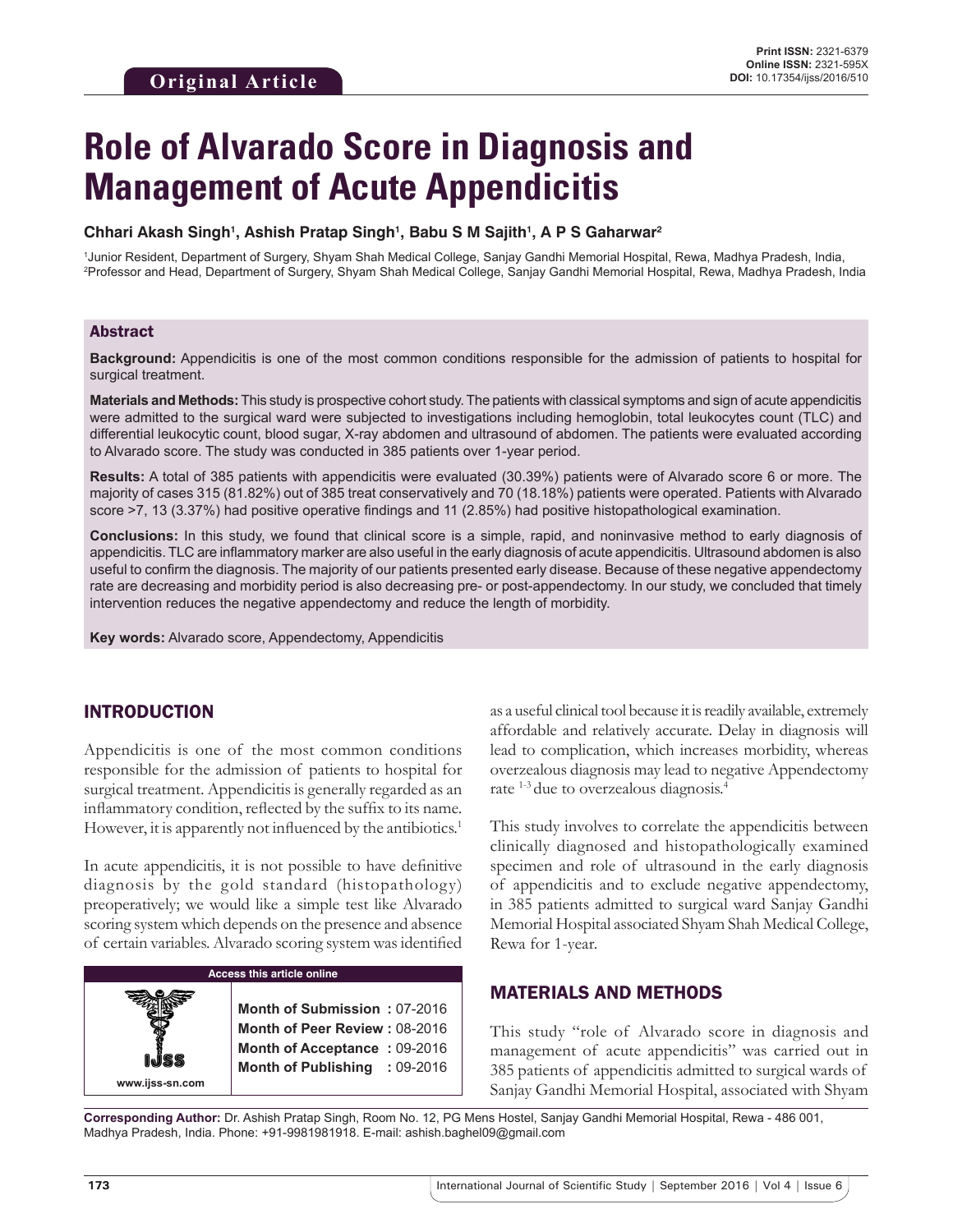Shah Medical College, Rewa, Madhya Pradesh, during the period of 1-year.

On admission, the particulars of the patients regarding age, sex, occupation, and residence were recorded, presenting complaint, past illness, and associated illness were recorded. Patients were evaluated according to Alvarado score as follows:

| <b>Alvarado score</b>   |    |  |
|-------------------------|----|--|
| Symptoms                |    |  |
| Migratory RIF pain      |    |  |
| Anorexia                |    |  |
| Nausea/vomiting         |    |  |
| Signs                   |    |  |
| <b>RIF tenderness</b>   | 2  |  |
| Rebound tenderness      |    |  |
| Increase in temperature | 1  |  |
| Lab findings            |    |  |
| Leucocytosis            | 2  |  |
| Shift to the left       | 1  |  |
| Total                   | 10 |  |
| RIF: Right iliac fossa  |    |  |

|          | <b>Scoring system</b> |                         |
|----------|-----------------------|-------------------------|
| $1 - 4$  |                       | Appendicitis unlikely   |
| $5-6$    |                       | Appendicitis possible   |
| $7-8$    |                       | Appendicitis probable   |
| $9 - 10$ |                       | Appendicitis definitive |

## **USG Criteria of Acute Appendicitis**

Acute appendicitis was confirmed by the presence of noncompressible aperistaltic blind end tubular structure, i.e., appendix - diameter >6 mm, wall thickness >3 mm, complex mass (echo poor, asymmetric) irregular asymmetrical, loss of contour, free fluid, local adynamic ileus, probe tenderness over RIF.

Patients which score 7 or >7 were subjected to surgery. Patients with acute appendicitis were operated in emergency or elective appendectomy was offered to those patients who responded to conservative treatment. Surgery was done under spinal anesthesia. Postoperatively patients were kept nil orally, till bowel sounds returned, parenteral fluid, electrolytes, antibiotics, and analgesics were continued. Cases were watched for any post-operative complications were treated wherever needed. Postoperatively sutures were removed on 7-9 days, and the patients were discharged and followed up in SOPD.

# OBSERVATIONS (TABLES 1-9)

All the data was recorded and following observations were made regarding the investigations done and signs and symptoms observed.

## **DISCUSSION**

In this study, it was concluded to evaluate Alvarado scoring system to diagnosis of appendicitis and its correlation by total leukocytes count (TLC), ultrasound, and histopathology in our set up.2

Clinical scoring system is a good supporting tool for diagnosis for appendicitis because it is simple, easy to use and noninvasive to use clinical routine practice. There was no special equipment required.2

In this study, the patients who admitted for elective appendectomy as a routine admission Alvarado score of

#### **Table 1: Incidence of various signs**

| <b>Signs</b>                   | Number of cases (%) |
|--------------------------------|---------------------|
| Tenderness in RIF              | 349 (90.65)         |
| Rebound tenderness             | 120 (31.17)         |
| Muscle guarding                | 107 (27.79)         |
| Rigidity                       | 50 (12.99)          |
| Lump in RIF                    | 76 (19.74)          |
| Abdominal distension           | 37 (9.61)           |
| Bowel sounds                   |                     |
| Normal                         | 318 (82.60)         |
| Absent                         | 07(1.82)            |
| Sluggish                       | 38 (9.87)           |
| Increased                      | 22(5.71)            |
| Per rectal digital examination |                     |
| Normal                         | 320 (83.12)         |
| Tenderness in rectum           | 51 (13.25)          |
| Bulging mass                   | 14 (3.64)           |

RIF: Right iliac fossa

#### **Table 2: Hematological investigations**

| <b>TLC</b>                  | Polymorph (%) |             | <b>Total</b> |
|-----------------------------|---------------|-------------|--------------|
|                             | >75           | <75         |              |
| >10,000                     | 100 (51.81)   | 93 (48.19)  | 193 (50.13)  |
| < 10.000                    | 90 (46.88)    | 102 (53.13) | 192 (49.87)  |
| Total                       | 190 (49.35)   | 195 (50.65) | 385 (100.00) |
| TLC: Total leukocytes count |               |             |              |

## **Table 3: Distribution of cases according to Alvarado scores**

| <b>Alvarado score</b> | $n$ (%)     |               |              |  |
|-----------------------|-------------|---------------|--------------|--|
|                       | <b>Male</b> | <b>Female</b> | <b>Total</b> |  |
| 1                     |             |               |              |  |
| 2                     | 01(100.0)   | 0             | 01           |  |
| 3                     |             |               |              |  |
| 4                     | 40 (58.82)  | 28 (41.18)    | 68 (17.66)   |  |
| 5                     | 58 (56.86)  | 44 (43.14)    | 102 (26.49)  |  |
| 6                     | 62 (52.99)  | 55 (47.01)    | 117 (30.39)  |  |
| 7                     | 25 (69.44)  | 11 (30.56)    | 36 (9.35)    |  |
| 8                     | 15 (57.69)  | 11(42.31)     | 26 (6.75)    |  |
| 9                     | 18 (66.67)  | 09 (33.33)    | 27 (7.01)    |  |
| 10                    | 06 (75.00)  | 02 (25.00)    | 08(2.08)     |  |
| Total                 | 225 (58.44) | 160 (41.56)   | 385 (100.00) |  |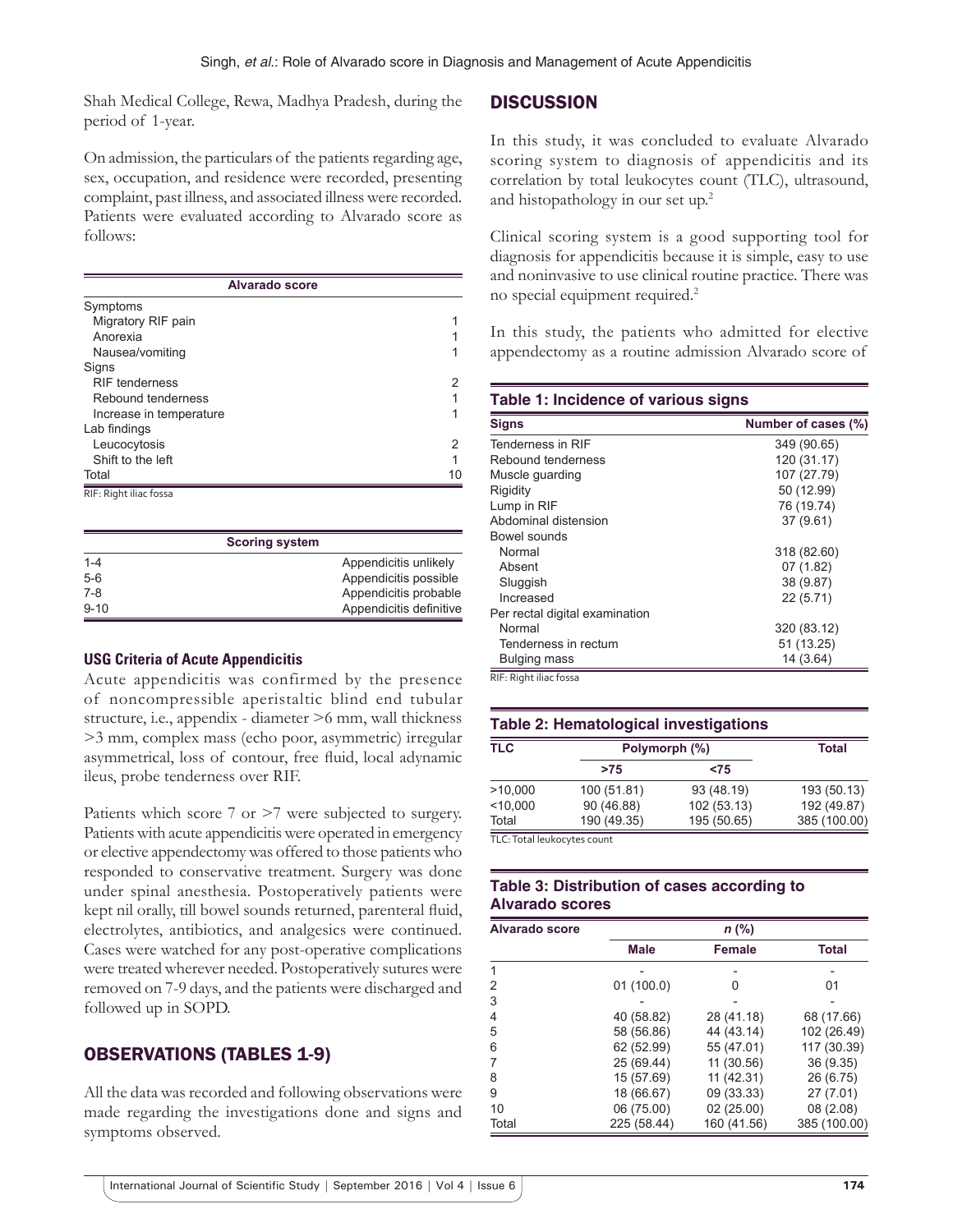## **Table 4: Distribution of cases with differential leukocyte count according to Alvarado scores**

| <b>Scores groups</b> |             | n (%)       |             |  |  |
|----------------------|-------------|-------------|-------------|--|--|
|                      | <b>TLC</b>  | Total       |             |  |  |
|                      | (210,000)   | ( < 10,000) |             |  |  |
| Alvarado score       |             |             |             |  |  |
| $<$ 7                | 185 (57.10) | 139 (42.90) | 324 (84.16) |  |  |
| >7                   | 07 (11.48)  | 54 (88.52)  | 61 (15.84)  |  |  |
| Total                | 192 (49.87) | 193 (50.13) | 385 (100.0) |  |  |

TLC: Total leukocyte count

## **Table 5: Distribution of cases with differential neutrophils count according to Alvarado score**

| <b>Scores groups</b> | $n$ (%)     | <b>Total</b>        |             |
|----------------------|-------------|---------------------|-------------|
|                      |             | <b>Neutrophills</b> |             |
|                      | >75         | < 75                |             |
| Alvarado score       |             |                     |             |
| $<$ 7                | 170 (52.47) | 154 (47.53)         | 324 (84.16) |
| >7                   | 25 (40.98)  | 36 (59.02)          | 61 (15.84)  |
| Total                | 195 (50.65) | 190 (49.35)         | 385 (100.0) |

## **Table 6: Incidence of different types of appendicular lesions**

| Type of appendicular lesion          | Number of cases (%) |
|--------------------------------------|---------------------|
| Acute appendicitis                   | 250 (64.93)         |
| Appendicular lump                    | 66 (17.14)          |
| Recurrent appendicitis               | 56 (14.54)          |
| Appendicular perforation peritonitis | 06 (1.55)           |
| Appendicular abscess                 | 07(1.81)            |
| Total                                | 385 (100.00)        |

these patients calculated according to symptoms and sign present during their acute attack of appendicitis.<sup>7</sup>

In this study, we observed the operative findings of patients and classify them into positive and negative. Positive findings mean presence of transmural inflammation or pus in the lumen of appendix. A negative finding means one which performed a clinical diagnosis of acute appendicitis but when the appendix is found to be normal on histopathological examination. This includes histologically normal appendix with or without the presence of fecolith or parasite in the lumen.<sup>5</sup>

We observed incidence of appendicular lesions was 385 (4.28%) out of all surgical admissions (8562). Ashley<sup>1</sup> also found incidence of appendicitis is (12%) in subpopulation.

We observed maximum incidence of appendicitis in the age group  $20-40$  years (50.64%). Ashley<sup>1</sup> also found incidence of appendicitis more in the young adults with a

## **Table 7: Distribution of cases according to management**

| <b>Management</b> | Number of cases (%) |
|-------------------|---------------------|
| Conservative      | 315 (81.82)         |
| Operative         | 70 (18.18)          |
| Total             | 385 (100.0)         |

## **Table 8: Distribution of management according to various appendicular lesion**

| Type of appendicular                    | <b>Number</b><br>of cases | <b>Management</b>              |             |  |
|-----------------------------------------|---------------------------|--------------------------------|-------------|--|
| lesion                                  |                           | Conservative (%) Operative (%) |             |  |
| Acute appendicitis                      | 250                       | 234 (93.6)                     | 16(6.4)     |  |
| Recurrent appendicitis                  | 50                        | 07(14.00)                      | 43 (86.00)  |  |
| Appendicular lump                       | 66                        | 65 (98.48)                     | 01(1.52)    |  |
| Appendicular<br>perforation peritonitis | 06                        | 00(0.00)                       | 06 (100.00) |  |
| <b>Appendicular Abscess</b>             | 13                        | 09 (69.23)                     | 04 (30.77)  |  |
| Total                                   | 385                       | 315 (81.82)                    | 70 (18.18)  |  |

## **Table 9: Distribution of operated cases according to various parameters, operative findings and histopathological report**

| <b>Parameters</b> | $n$ (%)                   |                 |                                    |                 |
|-------------------|---------------------------|-----------------|------------------------------------|-----------------|
|                   | <b>Operative findings</b> |                 | <b>Histopathlogical</b><br>reports |                 |
|                   | <b>Positive</b>           | <b>Negative</b> | <b>Positive</b>                    | <b>Negative</b> |
| Alvarado score    |                           |                 |                                    |                 |
| >7                | 13 (3.37)                 | 311 (80.77)     | 11(2.85)                           | 313 (80.77)     |
| $<$ 7             | 58 (15.06)                | 03(0.77)        | 58 (15.06)                         | 03(0.77)        |
| <b>TLC</b>        |                           |                 |                                    |                 |
| >10.000           | 11(2.85)                  | 184 (47.79)     | 11(2.85)                           | 169 (43.89)     |
| < 10,000          | 59 (15.32)                | 134 (34.80)     | 58 (15.32)                         | 105 (27.27)     |
| Polymorph         |                           |                 |                                    |                 |
| >75               | 28 (7.27)                 | 158 (41.03)     | 28 (7.27)                          | 158 (41.03)     |
| < 75              | 42 (10.90)                | 157 (40.77)     | 41 (10.90)                         | 159 (41.29)     |

TLC: Total leukocyte count

peak age of appendicitis is 18 years of age. Chamisa<sup>5</sup> also found majority of patients incidence of appendicitis in the second decades.<sup>1,5</sup>

In our study, we observed the most common clinical sign were tenderness in RIF (90.65%) and rebound tenderness (31.17%). This result comparable with the Dipak (2006) when the most common sign is tenderness in RIF followed by rebound tenderness. The other retrospective analysis by Chmisa found the most common sign is abdominal tenderness<sup>5,7</sup>

In our study, Alvarado score was found to be the most important diagnostic parameter of appendicitis.<sup>2</sup>

We observed that TLC >10,000 in (50.13%) patients and neutrophils >75 in (48.13%) patients.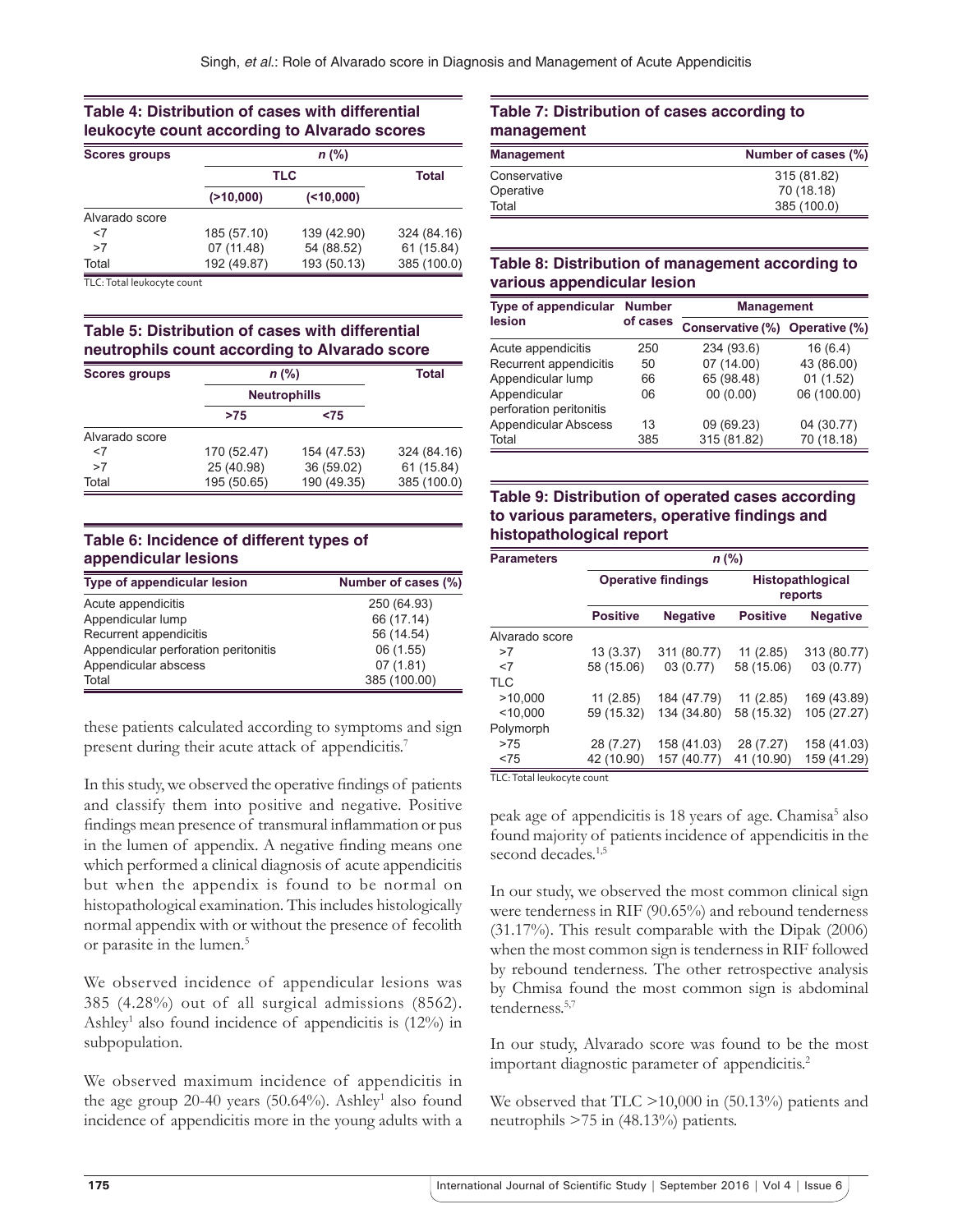We observed that TLC  $>10,000$  with Alvarado score  $>7$ was found in 11.48% while TLC> 10,000 with Alvarado score <7 was found in 57.10%. Normal WBC Count in appendicitis in the present study was 50.13%, i.e., TLC alone is not a positive indicator to rule out appendicitis. Ire Teicher *et al*. reported that in nondifferentiating factors of appendicitis one of the white blood cell count between 10,000 and 13,000 were found equally in both groups, i.e., appendicitis and nonappendicitis.3

It is obvious that when the clinical sign of appendicitis shows the Alvarado score more than 6, the findings are confirmed by leukocytosis. Leukocytosis is present in the inflammatory changes, even though clinically Alvarado score may show a lower count. Thus, in this study, Alvarado score alone only appears to be a good indicator in predicting appendicitis but along with TLC, polymorph count and it become more reliable.<sup>7</sup>

Clinical sign symptoms and TLC were the important hallmark of our study. Pain and tenderness in RIF and raised TLC, Alvarado score higher than 6 formed the quick diagnostic tools of acute appendicitis. Fever, vomiting, loose motion, shifting of pain, rigidity, and raised TLC are present only in few cases of acute appendicitis hence their absence cannot rule out of the inflammatory pathology.<sup>7</sup>

In our study, we observed that positive ultrasound findings of 54 (93.10%) out of 58 had undergone surgery, while only 4 (6.90%) patient had conservative treatment. Our study shows that ultrasound in appendicular lesion has a high true positive result.

In our study, it is found that Alvarado scoring systems are superior in diagnosis of acute appendicitis.<sup>2,6</sup>

In our study, the majority of appendicitis patients treated conservatively (81.82%) and 70 (18.18%) patients underwent operative intervention.

In this study, we found that clinical score is a simple, rapid, and noninvasive method to early diagnosis of appendicitis. TLC and ultrasound of abdomen are also useful in appendicitis.

Our study was primarily designed to differentiate between appendicitis and other acute abdominal conditions which could be treated conservatively.3

In this study, the policy of controlled observation rather than immediate laparotomy for a diagnosis of questionable appendicitis has resulted in decreasing the rate of negative appendectomy. Or decreasing the morbidity as well as mortality.3

# **CONCLUSIONS**

After analyzing, the data following conclusion are drawn as follows:

- Majority of the patients 117 (30.39%) were of Alvarado score 6 and more followed by score between 4 and 6, i.e., 287 (74.0%).
- In the present study with Alvarado score  $\leq 7$ , 185 (57.10%) patients out of 324 had TLC >10,000 while 139 (42.90%) patients had TLC  $\leq$ 10,000. With Alvarado score  $\geq$ 7, 07 (11.48%) patients out of 61 had TLC >10,000 while 54 (88.52%) patients had TLC <10,000. In this study, we observed that 192 (49.87%) patients had TLC >10,000.
- The most common symptom was pain in abdomen 385 (100.0%) and other symptoms migration of pain in lower abdomen in 249 (64.68%), fever 197 (51.17%), nausea/vomiting 186 (48.31%), and anorexia 171 (44.44%).
- The most common sign was tenderness in RIF (90.65%) and next common signs were muscle guarding (27.79%) and rebound tenderness (31.17%).
- Patient with TLC >10,000 also having raised polymorph (>75) in 100 (51.81%) cases, while patients with the TLC  $\leq$  10,000 having polymorph  $\geq$  75 only in 90 (46.88%) cases.
- With Alvarado score  $\leq$ 7, 170 (52.47%) patients out of 324 had neutrophils >75%, while 154 (47.53%) patients had neutropills <75%. With Alvarado score >7, 25 (40.98%) patients out of 61 had neutrophils >75%, while 36 (59.02%) patients had neutropills  $\langle 75\%$ . In this study, we observed that 195 (50.65%) patients had total neutrophils >75%.
- Majority of the patients were of acute appendicitis  $(64.93\%)$  followed by recurrent appendicitis  $(14.54\%).$ appendicular lump (17.14%), and lowest incidence found in appendicular abscess (1.81%), appendicular perforation peritonitis (1.55%).
- Majority of the patients with having Alvarado score <7 acute appendicitis 238 (95.12%) out of 250 cases. And >7 having only 12 (4.86%) patients out of 250 cases 17. Majority of the patients with having TLC >10,000 acute appendicitis 138 (55.2%) out of 250 cases. And TLC <10,000 of 112 (44.8%) out of 250 cases.
- Majority of patients positive ultrasonography finding, 54 (93.10%) patients out of 58 had undergone surgery, while only 4 (6.90%) patients had conservatively treatment. This study shows that ultrasonography in appendicular lesion has high sensitivity.
- Majority of the cases 315 (81.82%) out of 385 treat conservatively and 70 (1818%) patients were treated operatively.
- With acute appendicitis, 234 (93.6%) patients out of 250 had conservative management while 16 (6.4%)